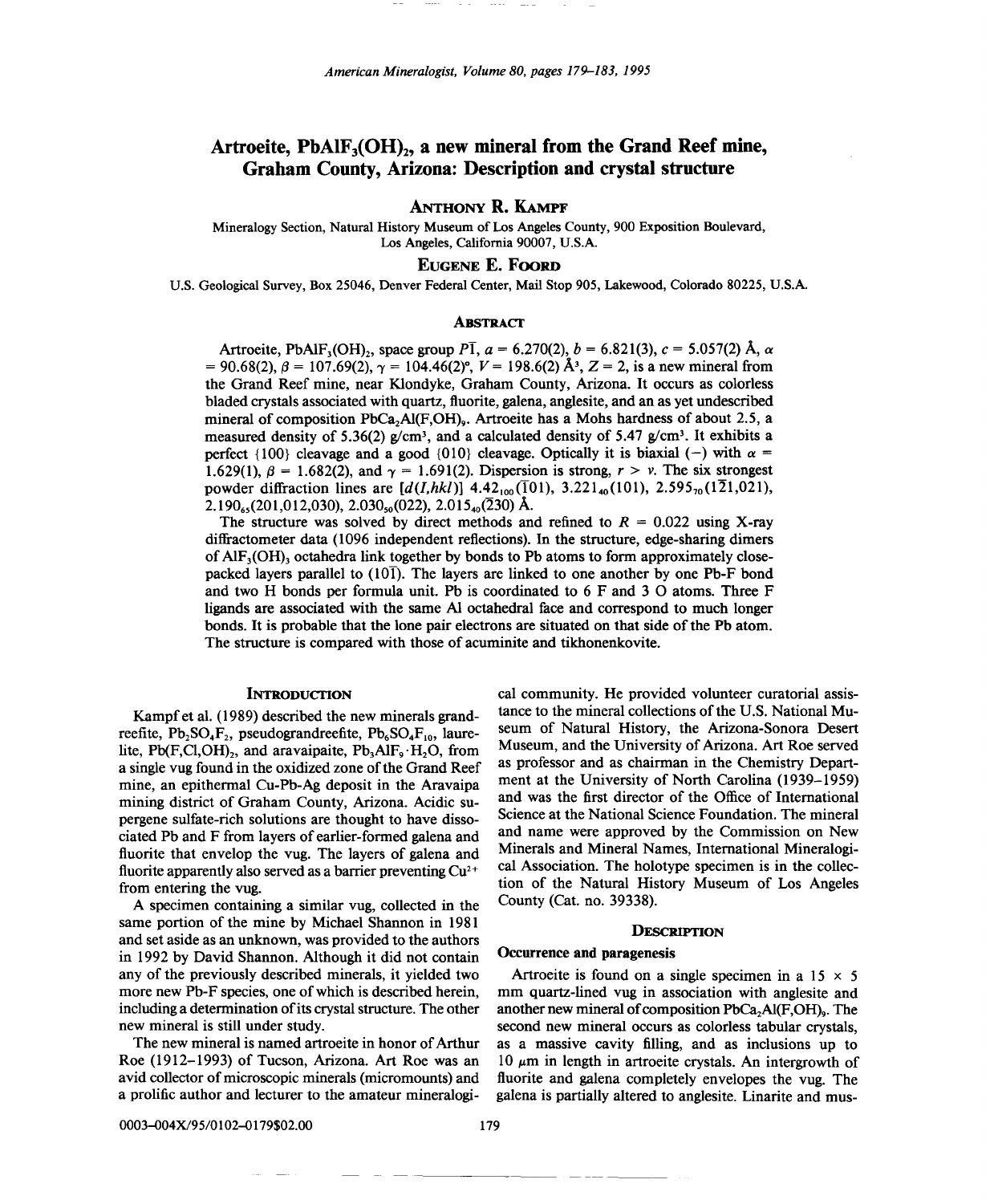|                               | Chemical data                                                                                                                                                                                                                             |                                                                                                                                                   |                                               |  |  |  |  |  |  |
|-------------------------------|-------------------------------------------------------------------------------------------------------------------------------------------------------------------------------------------------------------------------------------------|---------------------------------------------------------------------------------------------------------------------------------------------------|-----------------------------------------------|--|--|--|--|--|--|
| PЬO                           | 67.5 (67.0–68.0)*                                                                                                                                                                                                                         | Pb std: synthetic PbS                                                                                                                             |                                               |  |  |  |  |  |  |
| Al,O,                         | 15.6 (15.5–15.7)*                                                                                                                                                                                                                         | Al std: kvanite                                                                                                                                   |                                               |  |  |  |  |  |  |
| F.                            | 16.1 (15.8–16.5)*                                                                                                                                                                                                                         | F std: synthetic phlogopite                                                                                                                       |                                               |  |  |  |  |  |  |
| H,O                           | 6.0                                                                                                                                                                                                                                       |                                                                                                                                                   | H <sub>2</sub> O by TGA (loss between 300 and |  |  |  |  |  |  |
| $O = F$                       | 6.8                                                                                                                                                                                                                                       | 400 °C)                                                                                                                                           |                                               |  |  |  |  |  |  |
| Total                         | 98.4                                                                                                                                                                                                                                      | empirical formula: Pb, Al <sub>1.01</sub> F <sub>2.80</sub> OH <sub>2.20</sub><br>decomposes rapidly in cold 1:1 HCI<br>forming white precipitate |                                               |  |  |  |  |  |  |
|                               |                                                                                                                                                                                                                                           | Cell data**                                                                                                                                       |                                               |  |  |  |  |  |  |
| Triclinc, PT                  |                                                                                                                                                                                                                                           | $a = 6.270(2)$ Å                                                                                                                                  | $\alpha = 90.68(2)^{\circ}$                   |  |  |  |  |  |  |
|                               | $PbAIF3(OH)2$ ; $Z = 2$                                                                                                                                                                                                                   | $b = 6.821(3)$ Å                                                                                                                                  | $\beta = 107.69(2)^{\circ}$                   |  |  |  |  |  |  |
| $V = 198.6(2)$ Å <sup>3</sup> |                                                                                                                                                                                                                                           | $c = 5.057(2)$ Å                                                                                                                                  | $\gamma = 104.46(2)^{\circ}$                  |  |  |  |  |  |  |
|                               |                                                                                                                                                                                                                                           | <b>Morphology</b>                                                                                                                                 |                                               |  |  |  |  |  |  |
|                               | Habit: blades elongate on <b>b</b> and flattened on $\{101\}$<br>Maximum crystal size: $1 \times 0.7 \times 0.04$ mm<br>Forms: {100}, {010}, {001}, {101}, {011}, {111}, {121}<br>Twinning: common - by rotation on [010] with C.P. {100} |                                                                                                                                                   |                                               |  |  |  |  |  |  |
|                               |                                                                                                                                                                                                                                           | <b>Physical properties</b>                                                                                                                        |                                               |  |  |  |  |  |  |
| Color: colorless              |                                                                                                                                                                                                                                           |                                                                                                                                                   | cleavage: {100} perfect: {010} good           |  |  |  |  |  |  |

TABLE 1. Descriptive characteristics of artroeite

| cleavage: $(100)$ perfect; $(010)$ good                                      |
|------------------------------------------------------------------------------|
| tenacity: brittle                                                            |
| fracture: choncoidal                                                         |
| density: $5.36(2)$ <sub>men</sub> ; $5.43$ <sub>calc</sub> g/cm <sup>3</sup> |
| <b>Optical properties</b>                                                    |
| $2V: 41(2)$ <sup>o</sup> $_{max}$ $\ddagger: 42$ <sup>o</sup> $_{max}$       |
| dispersion: $r > v$ , strong                                                 |
| $X \Lambda c = 10^{\circ}$ in acute $\beta$                                  |
| $Y \Lambda$ a = 42° in acute $\gamma$                                        |
| $Z \Lambda$ b = 50° in obtuse $\gamma$                                       |
|                                                                              |

\* Electron microprobe (ARL-SEMQ); averages and ranges for 10 analvses.

\*\* Four-circle data, 25 reflections ( $2\theta = 18-22^{\circ}$ ).

† Berman balance, toluene at 25 °C.

‡ Spindle stage.

covite are only present outside of the fluorite-galena envelope. Artroeite probably resulted from the reaction of acidic supergene solutions with galena and fluorite and was the last mineral to form in this assemblage.



Fig. 1. Orthographic projection of an artroeite crystal.

TABLE 2. X-ray powder diffraction data for artroeite

| $l_{\rm obs}$ | $d_{\rm obs}$ | $d_{\rm enc}$ . | $I_{\text{calc}}$ | hki        | $l_{\infty}$ | $d_{\rm obs}$ | $d_{\rm calc}$ | $I_{\text{calc}}$ | hkl                       |
|---------------|---------------|-----------------|-------------------|------------|--------------|---------------|----------------|-------------------|---------------------------|
| 15            | 6.57          | 6.575           | 13                | 010        |              |               | 2.033          | 9                 | 212                       |
| 10            | 5.74          | 5.759           | 12                | 100        |              |               | 2.032          | 24                | 022                       |
| 30            | 5.04          | 5.048           | 32                | T10        | 50           | 2.030         | 2.022          | 8                 | 131                       |
| 15            | 4.79          | 4.796           | 16                | 001        |              |               | 2.022          | 12                | 230                       |
| 100           | 4.42          | 4.442           | 100               | T01        | 40           | 2.015         | 2.013          | 25                | T22                       |
| 35            | 4.05          | 4.063           | 50                | 0T1        |              |               | 2.012          | 9                 | 112                       |
| 20            | 3.88          | 3.898           | 37                | T11        | 30           | 1.932         | 1.934          | 11                | 211                       |
| 20            | 3.84          | 3.854           | 46                | 110        |              |               | 1.927          | 10                | 220                       |
| 20            | 3.70          | 3.710           | 24                | 011        | 15           | 1.889         | 1.891          | 8                 | 320                       |
| 5             | 3.480         | 3.496           | 5                 | TT 1       |              |               | 1.888          | 5                 | 130                       |
| 35            | 3.267         | 3.288           | 29                | 020        | 10           | 1.826         | 1.828          | 6                 | 112                       |
|               |               | 3,251           | 40                | 120        | 25           | 1.808         | 1.810          | 13                | 311                       |
| 40            | 3.221         | 3.218           | 50                | 101        |              |               | 1.803          | 7                 | 302                       |
| <5            | 3.170         | 3.173           | 6                 | 111        | 10           | 1.746         | 1,748          | 6                 | 222                       |
| 30            | 2.940         | 2.940           | 31                | 210        | $<$ 5        | 1.717         | 1.715          | 5                 | 322                       |
|               |               | 2.909           | 19                | 201        | 20           | 1.707         | 1.705          | 10                | <b>T40</b><br>$3\bar{1}1$ |
| 30            | 2.880         | 2.879           | 29                | 200        | 10           | 1.670         | 1.670<br>1.639 | 8<br>4            | 132                       |
| $5$           | 2.674         | 2.675<br>2.599  | 3<br>30           | 111<br>021 | 10           | 1.639         | 1.635          | 7                 | 203                       |
| 70            | 2.595         | 2.591           | 24                | 121        |              |               | 1.609          | 5                 | 202                       |
|               |               | 2.515           | 14                | T02        | 15           | 1.605         | 1.602          | 5                 | 041                       |
| 30            | 2.511         | 2.506           | 22                | 121        |              |               | 1.599          | 6                 | 003                       |
|               |               | 2.474           | 12                | 211        |              |               | 1.596          | 5                 | 231                       |
| 20            | 2.454         | 2.450           | 22                | 221        | 10           | 1.590         | 1.592          | 4                 | 122                       |
|               |               | 2.412           | 9                 | 210        |              |               | 1.589          | 3                 | 013                       |
| 20            | 2.404         | 2.398           | 13                | 002        |              |               | 1,513          | 4                 | 123                       |
| 20            | 2.334         | 2.336           | 16                | 112        | 10           | 1.515         | 1.512          | 4                 | 041                       |
| 10            | 2.245         | 2.242           | 7                 | 211        |              |               | 1.501          | 4                 | $2\overline{4}1$          |
|               |               | 2.192           | 18                | 030        | 10           | 1.497         | 1.495          | 5                 | 331                       |
|               |               | 2.187           | 9                 | 012        |              |               | 1.456          | 4                 | 341                       |
| 65            | 2.190         | 2.183           | 15                | 212        | 15           | 1.456         | 1.452          | 4                 | 232                       |
|               |               | 2.182           | 6                 | 201        | 5            | 1.428         | 1.426          | 4                 | 431                       |
| $<$ 5         | 2.082         | 2.089           | 8                 | 121        |              |               | 1.393          | 3                 | $1\overline{4}2$          |
|               |               | 2.071           | 15                | 311        | 25           | 1.388         | 1.389          | 4                 | $1\overline{2}3$          |
| 25            | 2.068         | 2.066           | 10                | 221        |              |               | 1.387          | 4                 | 023                       |
|               |               | 2.064           | 7                 | T31        |              |               | 1.386          | 5                 | 231                       |

Note: 114.6-mm Gandolfi camera, CuK $\alpha$  (Ni-filtered) radiation, observed intensities visually estimated, calculated intensities obtained from structure data.

\* Calculated from the cell parameters given in Table 1.

### **Mineral data**

A drawing of a single crystal of artroeite is provided as Figure 1, and the descriptive characteristics are provided in Table 1. X-ray powder diffraction data are given in Table 2.

#### **CRYSTAL STRUCTURE DETERMINATION**

Most details of the data collection and refinement are given in Table 3. Data were corrected for Lorentz and

|  |  | <b>TABLE 3.</b> Details of data collection and refinement for artroeite |  |
|--|--|-------------------------------------------------------------------------|--|
|  |  |                                                                         |  |

| Diffractometer: Huber               | $\mu = 429.85$ cm <sup>-1</sup>                         |
|-------------------------------------|---------------------------------------------------------|
| Radiation/monochromator:            | Absorption correction by                                |
| $MoK\alpha/Gr$                      | Gaussian integration                                    |
| $2\theta_{\text{max}} = 60^{\circ}$ | Face (distance in mm):                                  |
| Scan type: $\theta/2\theta$         | 001(0.040), 100(0.055),                                 |
| Scan width: 3.0°                    | 101(0.015), 101(0.015),                                 |
| Scan duration: 3%min                | 010(0.030), 010(0.030),                                 |
| Standards: 3/100 ref.               | 121(0.040), 101(0.055)                                  |
| Total reflections: 2310             | $R_{\text{abs}}^* = 0.100$ , $R_{\text{w abs}} = 0.119$ |
| Unique reflections: 1155            | $R_{\text{iso}}^{++}$ = 0.033, $R_{\text{one}}$ = 0.043 |
| $R_{\text{merge}} = 0.033$          | $R = 0.022$ , $R_v = 0.031$                             |
| No. data $[F_1 > 6\sigma_r] = 1096$ |                                                         |
|                                     |                                                         |

\* Prior to absorption correction.

\* Prior to absorption correction.<br>\*\* Based upon isotropic displacement paramet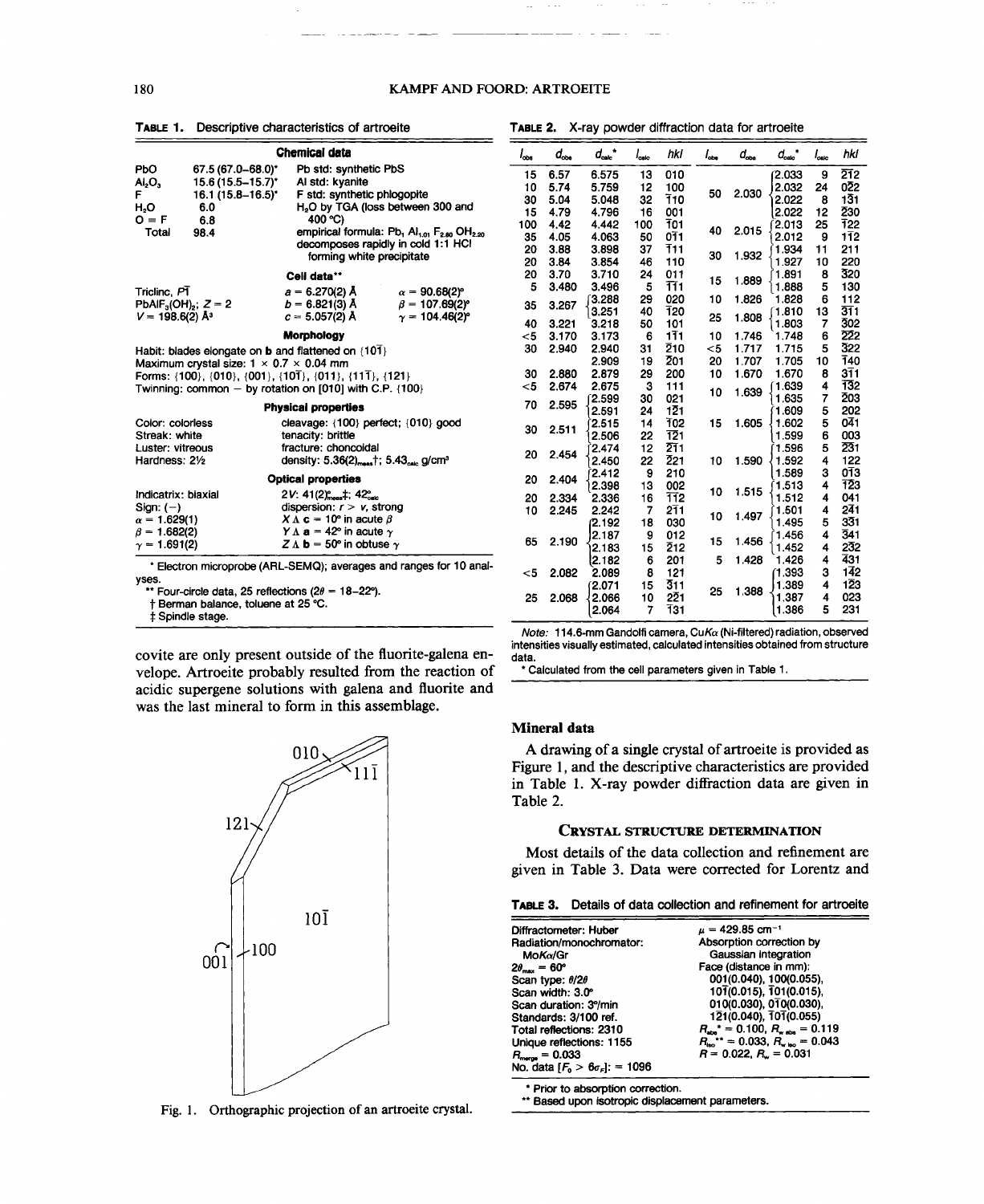

Fig. 2. The atomic structure of artroeite projected down [010] showing close-packed layers viewed on edge. Large circles are Pb atoms; small circles are H atoms; black dots indicate anions in octahedra above those shown.

polarization factors. Computations were carried out with the crystallographic computing package from the University of California, Los Angeles. Scattering factors for neutral atoms and anomalous dispersion coefficientswere taken from *International Tablesfor X-ray Crystallography* (Ibers and Hamilton, 1974). The structure was solved using direct methods.

All atoms are in general positions, and all were assigned full occupancy. F and O were easily discerned on the basis of distances from Al, isotropic displacement factors, and bond valence sums. There was no conclusive evidence for assigning partial 0 occupancy to any F site, as was suggested by the chemical analysis. H atoms were located from analysis of difference-Fourier maps. The scale factor and the positional and anisotropic displacement parameters of all atoms except H were varied in the final cycle of refinement. Final positional and displacement



Fig. 3. An approximately close-packed layer in artroeite oriented parallel to  $(10\bar{1})$  showing bond distances ( $\dot{A}$ ) to one Pb. Large circles are Pb atoms; black dot indicates F3 in layer above that shown.

parameters are given in Table 4, selected interatomic distances and angles are given in Table 5, and observed and calculated structure factors are listed in Table 6.<sup>1</sup>

#### DISCUSSION OF THE STRUCTURE

#### Structure description

The artroeite structure is depicted in Figures 2 and 3. It contains  $\text{AlF}_3(\text{OH})_3$  octahedra that share an O1-O1'

**TABLE**4. Positional and displacement parameters for artroeite

|                | x          | v          | z          | $U_{\rm eq}$ . | υ.         | $U_{22}$   | $U_{33}$  | $U_{12}$   | $U_{13}$   | $U_{23}$   |
|----------------|------------|------------|------------|----------------|------------|------------|-----------|------------|------------|------------|
| <b>Pb</b>      | 0.30975(4) | 0.19142(3) | 0.20352(5) | 0.00960(5)     | 0.00866(8) | 0.00607(6) | 0.0140(1) | 0.00235(5) | 0.00339(7) | 0.00156(5) |
| AI             | 0.8110(3)  | 0.3273(3)  | 0.8364(4)  | 0.0077(3)      | 0.0085(5)  | 0.0047(4)  | 0.0100(7) | 0.0016(3)  | 0.0031(5)  | 0.0012(4)  |
| F1             | 0.7950(8)  | 0.1378(6)  | 0.5751(9)  | 0.0130(8)      | 0.017(1)   | 0.0069(8)  | 0.015(2)  | 0.0030(8)  | 0.009(1)   | 0.0003(9)  |
| F <sub>2</sub> | 0.7407(7)  | 0.4891(6)  | 0.5627(8)  | 0.0104(8)      | 0.012(1)   | 0.0081(8)  | 0.011(2)  | 0.0043(8)  | 0.002(1)   | 0.0028(9)  |
| F3             | 0.5137(8)  | 0.2308(7)  | 0.8113(10) | 0.0142(8)      | 0.009(1)   | 0.0105(9)  | 0.023(2)  | 0.0001(8)  | 0.006(1)   | 0.002(1)   |
| 01             | 0.8629(8)  | 0.5514(7)  | 0.0981(10) | 0.0094(8)      | 0.008(1)   | 0.0073(9)  | 0.013(2)  | 0.0027(8)  | 0.005(1)   | 0.001(1)   |
| 02             | 0.8981(8)  | 0.1432(7)  | 0.0988(9)  | 0.0082(8)      | 0.010(1)   | 0.0076(9)  | 0.007(2)  | 0.0030(8)  | 0.003(1)   | 0.0021(9)  |
| H1             | 0.807      | 0.509      | 0.253      | 0.02           |            |            |           |            |            |            |
| H2             | 0.862      | 0.122      | 0.255      | 0.02           |            |            |           |            |            |            |

<sup>&</sup>lt;sup>1</sup> A copy of Table 6 may be ordered as Document AM-95-573 from the Business Office, Mineralogical Society of America, 1130 Seventeenth Street NW, Suite 330, Washington, DC 20036, U.S.A. Please remit \$5.00 in advance for the microfiche.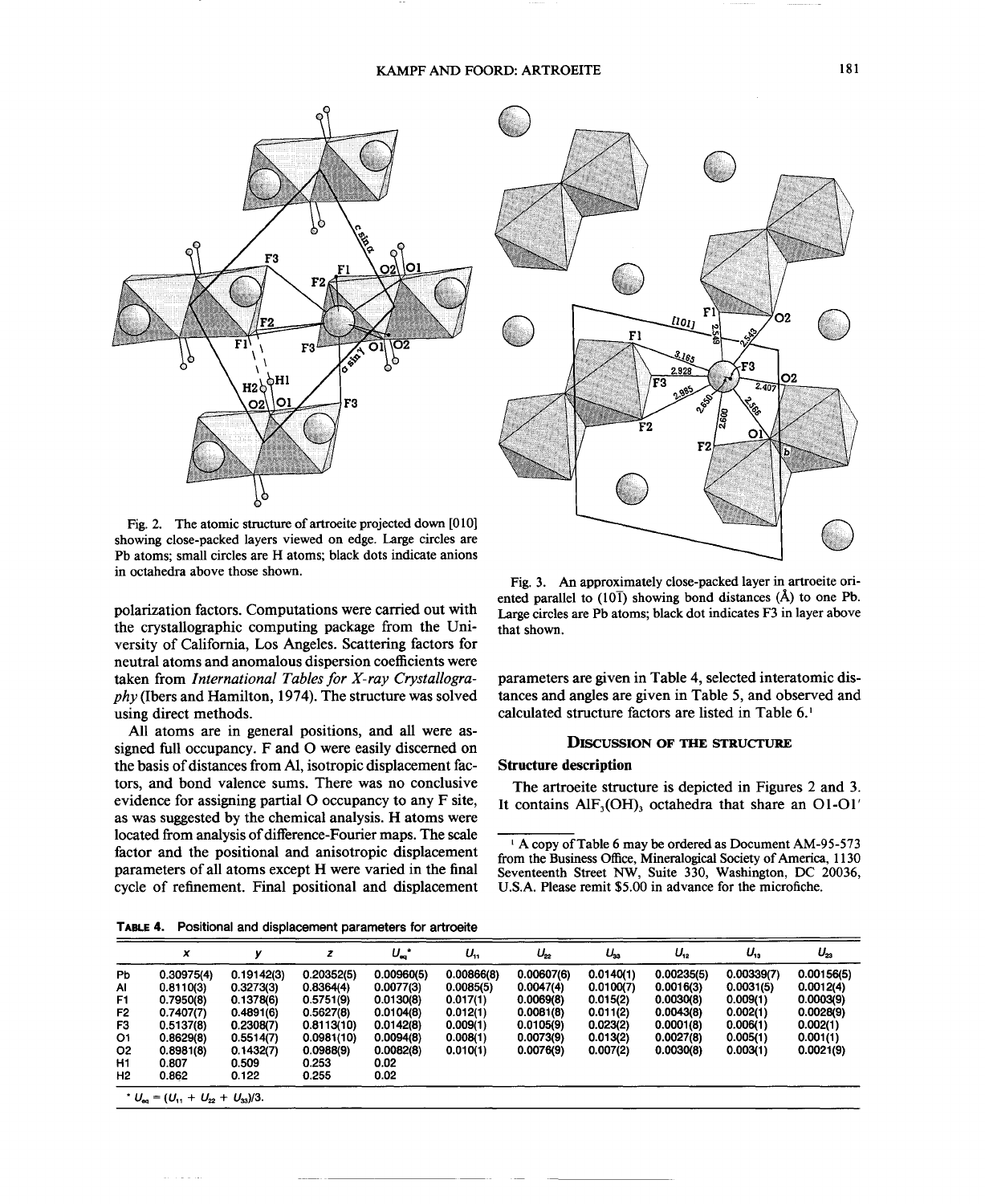# 182 KAMPF AND FOORD: ARTROEITE



Fig. 4. Puckered layers in (a) acuminite parallel to (010) and (b) tikhonenkovite perpendicular to [100]. Large circles are Sr atoms; small circles are O atoms of H<sub>2</sub>O; black dots indicate anions in octahedra above those shown. Bond distances (Å) to one Sr are shown.

edge to form  $[A1_2F_6(OH)_4]^{4-}$  dimers. The structure can be visualized as consisting of approximately close-packed layers oriented parallel to  $(10\bar{1})$ , composed of Pb atoms and octahedral dimers that are linked by Pb-F and Pb-O bonds. The layers are joined in the third dimension by one Pb-F bond and two H bonds per formula unit.

Following the scheme of Hawthorne (1984), artroeite is classified as a simple aluminofluoride based on a finite octahedral cluster, the aforementioned edge-sharing dimer. Artroeite is most closely related to the  $SrAlF<sub>4</sub>(OH)$ . H<sub>2</sub>O dimorphs, acuminite (Andersen and Ploug-Sørensen, 1991) and tikhonenkovite (Pudovkina and Pyatenko, 1967). In all three of these structures, isolated edge-sharing dimers are linked by bonds to large ninefold-coordinated divalent cations. The layers parallel to  $(10\bar{1})$  in artroeite (Fig. 3), parallel to (010) in acuminite (Fig. 4a), and

TABLE 5. Selected bond lengths (A) and angles (") for artroeite

| Pb-02 | 2.407(5) | Al-F3                    | 1.779(5) | O1-H1                          | 0.972    |
|-------|----------|--------------------------|----------|--------------------------------|----------|
| -02   | 2.543(5) | -F2                      | 1.799(4) | $H1 \cdots F2$                 | 1.736    |
| -F1   | 2.549(4) | -F1                      | 1.800(4) | O1-F2                          | 2.691(6) |
| -01   | 2.566(5) | -02                      | 1.892(5) | 01-H1-F2                       | 166.9    |
| $-F2$ | 2.600(4) | -01                      | 1.907(5) |                                |          |
| -F3   | 2.650(5) | -01                      | 1.927(5) | O <sub>2</sub> -H <sub>2</sub> | 0.890    |
| -F3   | 2.928(5) | $\langle$ Al-F $\rangle$ | 1.793    | $H2 \cdots F1$                 | 1.800    |
| $-F2$ | 2.985(4) | (AI-O)                   | 1.909    | <b>O2-F1</b>                   | 2.676(6) |
| -F1   | 3.165(5) |                          |          | O2-H2-F1                       | 167.6    |
|       |          |                          |          |                                |          |

perpendicular to [100] in tikhonenkovite (Fig. 4b) are remarkably similar in projection; however, in acuminite and tikhonenkovite the layers are markedly puckered.

#### Al octahedron

In artroeite the three F atoms and three 0 atoms in each  $\text{AlF}_3(\text{OH})$ <sub>3</sub> octahedron occupy opposite faces. The Al-F bonds range from 1.779 to 1.800 A, and the Al-O bonds range from 1.892 to 1.927 A (Table 5). The octahedral angles range from 79.9 to 97.1°. The Al octahedron is somewhat less regular than those in acuminite and tikhonenkovite in that the 1.779-A AI-F bond is shorter than any in either of the latter structures and the 1.927 A AI-O bond is longer. The Al octahedra in acuminite and tikhonenkovite only have two O ligands, but in all three structures the vertices of the shared edges are occupied by 0 atoms, and the corresponding O-AI-O angles are the smallest (79.9° in artroeite, 79.8° in acuminite, and 78.5° in tikhonenkovite), the result of the  $Al^{3+}$ - $Al<sup>3+</sup>$  cation repulsion effect.

## Pb coordination and the lone pair effect

In artroeite Pb is coordinated by 6 F and 3 0 atoms. The Pb-O bonds and three of the Pb-F bonds are within normal limits, ranging from 2.407 to 2.566 A and 2.549 to 2.650 A, respectively. The other three Pb-F bonds are